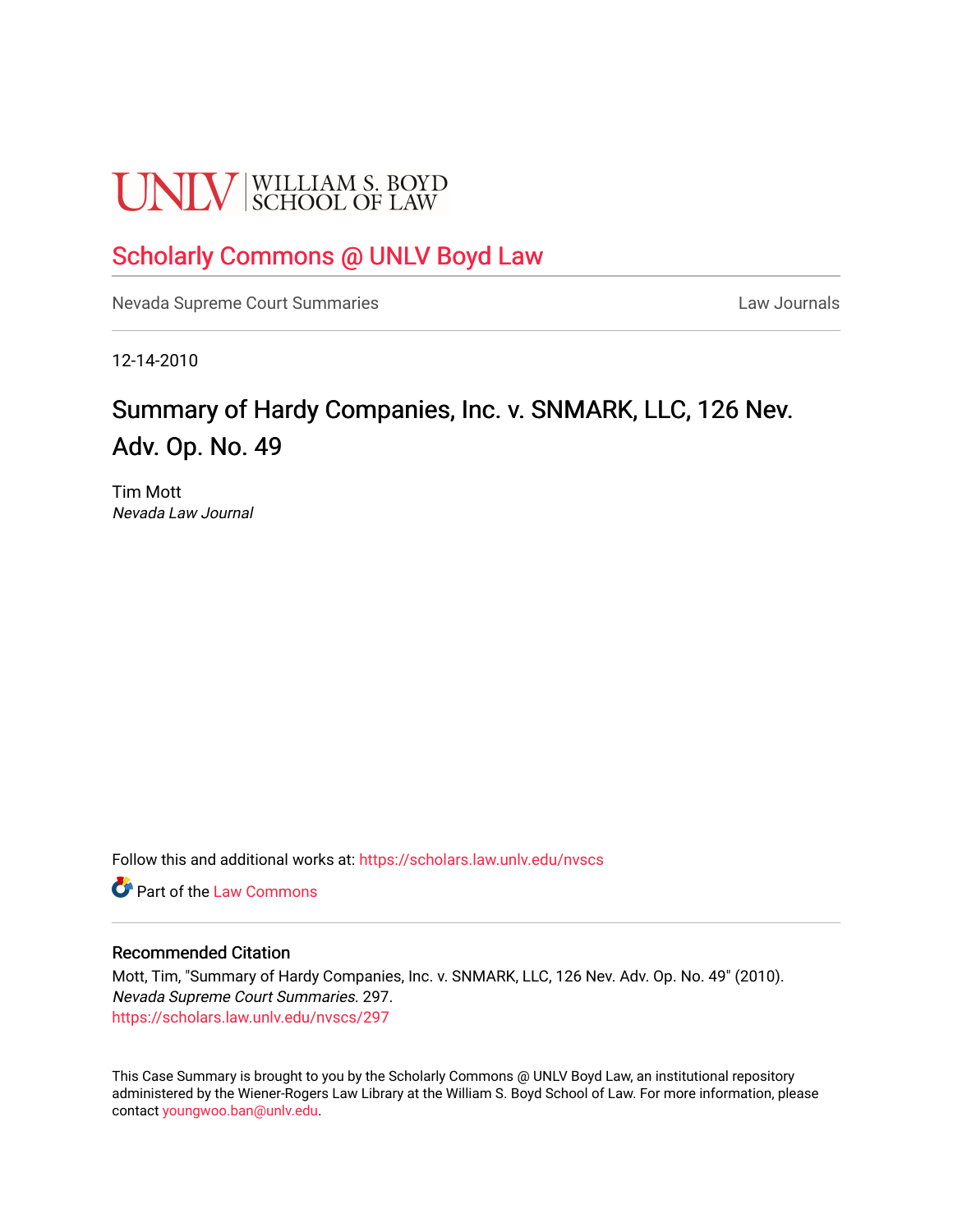*Hardy Companies, Inc. v. SNMARK, LLC, [1](#page-1-0)26 Nev. Adv. Op. No. 49 (December 14, 2010)*<sup>1</sup> BUSINESS LAW – Nevada's Mechanic's Lien Law

#### **Summary**

This case involves an appeal from a district court's order expunging mechanics' liens.

#### **Disposition/Outcome**

The district court erred in granting summary judgment against O'Neil and Hardy because prelien notice is unnecessary if SNMARK had actual knowledge of O'Neil or Hardy's work.

#### **Factual and Procedural History**

Wickes Furniture Company ("Wickes") leased property from ECT Holding, LLC ("ECT"), in March 2007. The lease required Wickes to improve the property with build-out plans and a general contractor approved by ECT. ECT approved Wickes use of O'Neil Industries Inc. ("O'Neil") as its general contractor. After the execution of the lease, pursuant to NEV. REV. STAT § 108.234 , ECT recorded a notice of non-responsibility with the Clark County Recorder's Office, but failed to deliver notice to O'Neil and Wickes.

In April 2007, ECT transferred the shopping center by quitclaim deed and assigned all of its rights under the lease to SNMARK. Mizrachi, manager of both companies, executed the document on behalf of both entities. In July 2007, Wickes and O'Neil entered into a contract for \$5,527,416 to complete the tenant work and O'Neil subcontracted work to Hardy.

During construction, SNMARK, through Mizrachi, was involved in O'Neil's construction. Mizrachi directed O'Neil on several aspects of the construction, made fifteen to twenty site visits to monitor O'Neil's progress, and participated in meetings between Wickes and O'Neil. Additionally, Mizrachi directed O'Neil to work on electrical panels for the entire shopping center and to work on common areas that SNMARK was responsible to maintain.

O'Neil completed construction on Wickes' store in November 2007. Between July and September 2007 SNMARK paid O'Neil \$2,150,001. Additionally, Wickes paid O'Neil \$1,145,064 in October [2](#page-1-1)007.<sup>2</sup> On January 18, 2008, O'Neil recorded a mechanic's lien against the property for \$2,133,620 and listed SNMARK as the owner. However, O'Neil never gave notice of right to lien pursuant to NEV. REV. STAT. § 108.245. Hardy also failed to give SNMARK a notice of right to lien pursuant to NEV. REV. STAT. 108.245. Hardy gave notice of right to lien to Wickes and O'Neil and then recorded a mechanic's lien on December 18, 2007, listing Wickes as the owner.

<span id="page-1-1"></span><span id="page-1-0"></span><sup>&</sup>lt;sup>1</sup> By Tim Mott.<br><sup>2</sup> On February 3, 2008, Wickes filed for bankruptcy and vacated the property.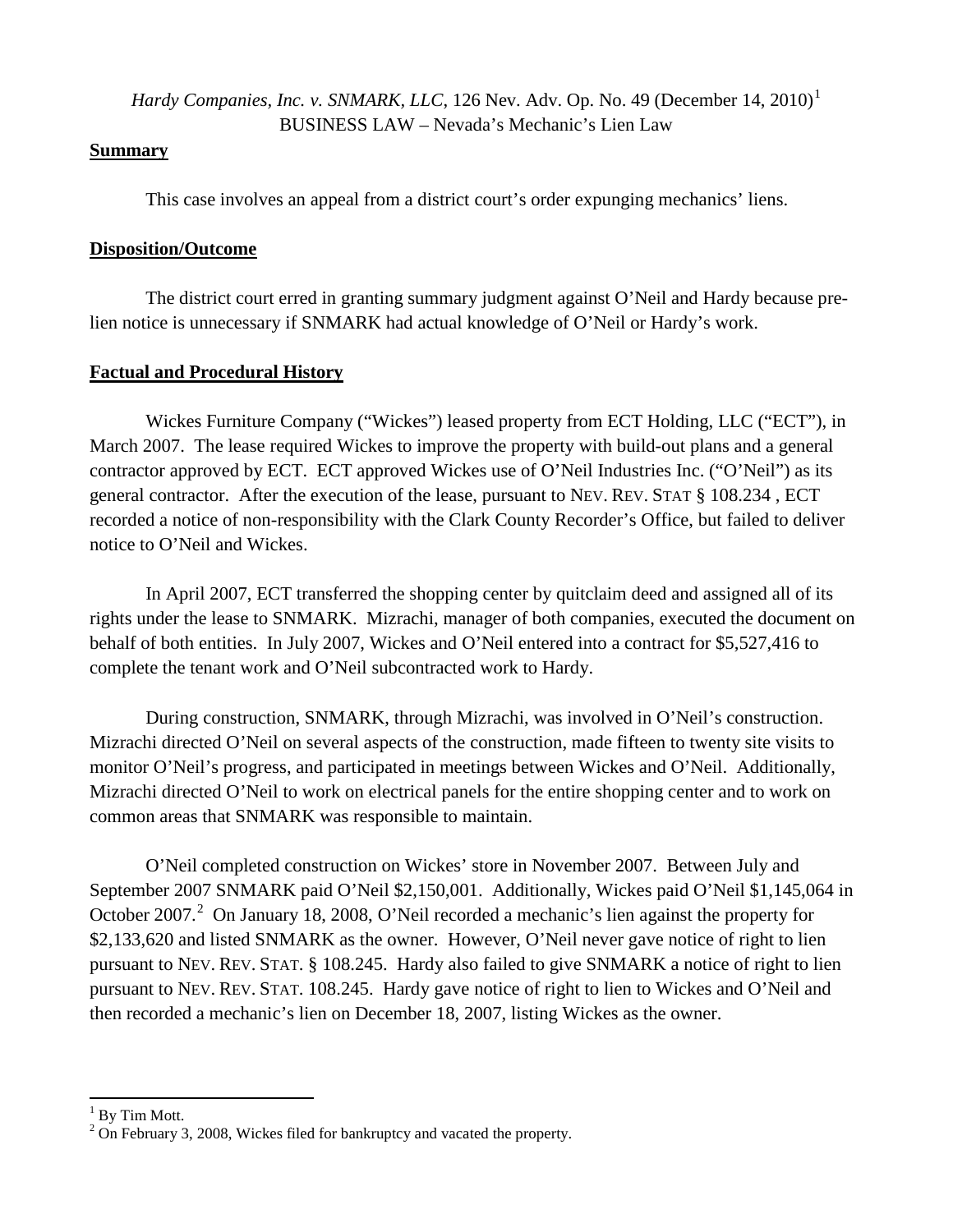On January 25, 2008, Hardy filed an action against SNMARK, Wickes, and O'Neil. Then, a month later Hardy filed to foreclose the mechanic's lien. O'Neil asserted cross-claims against SNMARK to foreclose its mechanic's lien and also filed an action against SNMARK on April 1,  $2008.<sup>3</sup>$  $2008.<sup>3</sup>$  $2008.<sup>3</sup>$ 

SNMARK motioned to expunge the mechanics' liens and lis pendens, as well as for partial summary judgment. The district court granted SNMARK's motion in all respects because SNMARK was not served with any Notice of Right to Lien as required by NEV. REV. STAT. § 108.245. This appeal followed.

#### **Discussion**

#### *Standard of Review*

Writing for the Court, Justice Douglas established that statutory interpretation is a question of law that receives de novo review. $4$  Second, the court established that summary judgment orders receive de novo review.<sup>[5](#page-2-2)</sup> Summary judgment is proper if no genuine issue of material fact exists and the moving party is entitled to judgment as a matter of law.<sup>[6](#page-2-3)</sup>

Finally, the Court established that NRS  $\S 108.2453(1)^7$  $\S 108.2453(1)^7$  is ambiguous because it may correctly be interpreted multiple ways. SNMARK argued that the NEV. REV. STAT. 108.2453(1) requires strict compliance with the technical obligations of the statute. However, contrary to SNMARK's assertion, the Court stated that the statute could be interpreted as voiding conditions, stipulations, or provisions of a contract that require a lien claimant to waive lien rights. The Court then stated that they must look to legislative history to harmonize NEV. REV. STAT. § 108.2453 and NEV. REV. STAT. § 108.245.

#### *Nevada's Mechanic's Lien Law*

The Court proceeded by explaining Nevada's mechanic's lien law. The law requires that a lien claimant serve the owner of the property with preliminary notice of right to lien (pre-lien notice). $8$ Notice is required to provide the owner with knowledge that work is being incorporated into the

<sup>&</sup>lt;sup>3</sup> The district court consolidated both of these cases.

<span id="page-2-0"></span><sup>&</sup>lt;sup>4</sup> A.F. Constr. Co. v. Virgin River Casino, 118 Nev. 699, 703, 5 P.3d 887, 890 (2002).<br><sup>5</sup> Yeager v. Harrah's Club, Inc., 111 Nev. 830, 833, 897 P.2d 1093, 1094 (1995).

<span id="page-2-1"></span>

<span id="page-2-4"></span>

<span id="page-2-3"></span><span id="page-2-2"></span><sup>&</sup>lt;sup>6</sup> Nev. R. CIV. P. 56(c).<br><sup>7</sup> Nev. Rev. STAT. § 108.2453(1) states: "Except as otherwise provided in Nev. Rev. STAT. 108.221 to 108.246, inclusive, a person may not waive or modify a right, obligation or liability set forth in the provision of NEV. REV. STAT. 108.221 to 108.246, inclusive."<sup>8</sup> NEV. REV. STAT. § 108.245. Wickes is an owner because an owner includes anyone possessing less

<span id="page-2-5"></span> $8$  NEV. REV. STAT. § 108.245. Wickes is an owner because an owner includes anyone possessing less than a fee simple estate.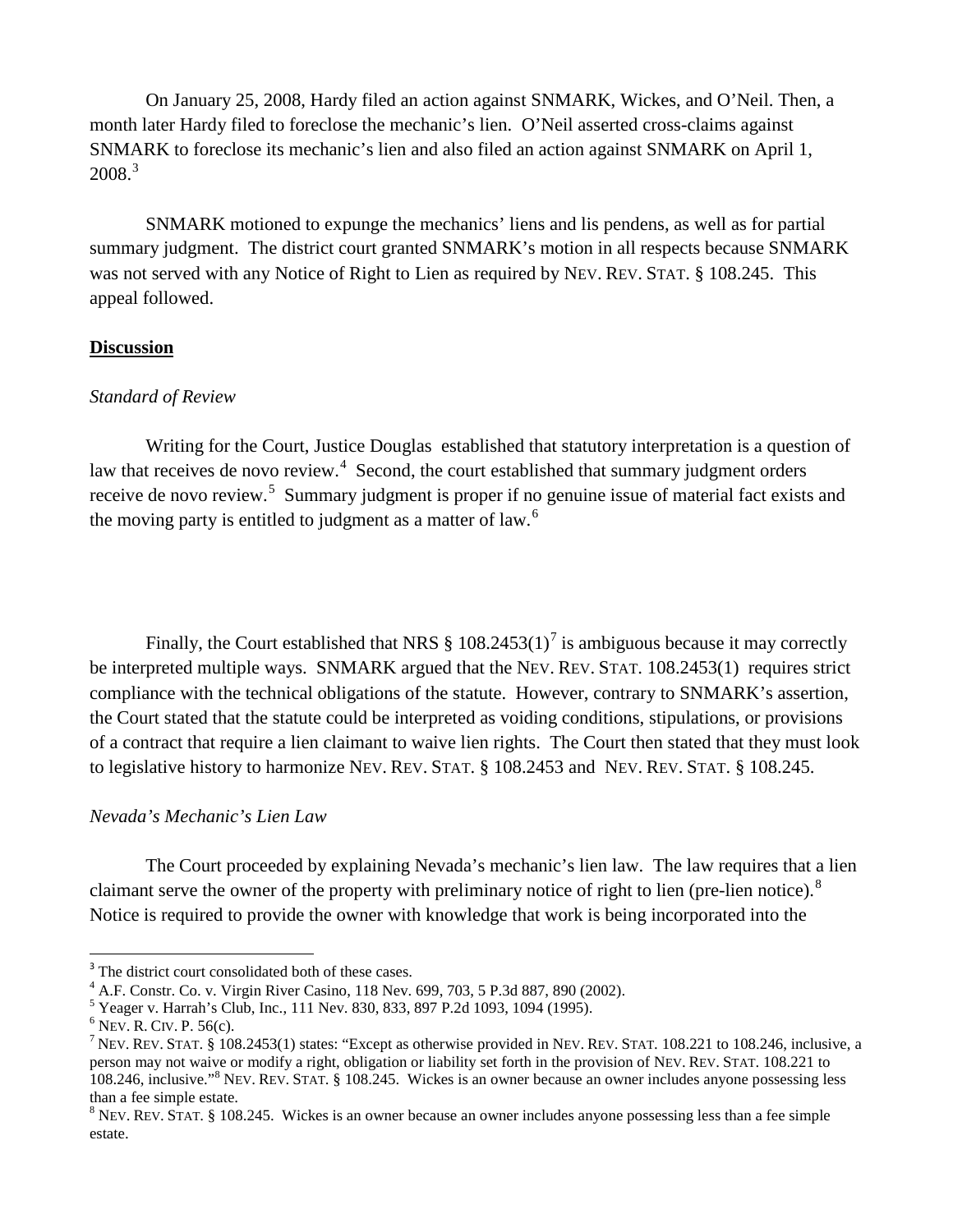property. The mechanic's lien statute is remedial and construed liberally.<sup>[9](#page-3-0)</sup> "[S]ubstantial compliance with the statutory requirements is sufficient to perfect the lien if the property owner is not prejudiced."<sup>[10](#page-3-1)</sup>

NEV. REV. STAT. § 108.245's pre-lien requirement is satisfied when the property owner has actual knowledge of the potential lien claim and is not prejudiced.<sup>[11](#page-3-2)</sup> Failure to fully or substantially comply will render the mechanic's lien invalid.<sup>[12](#page-3-3)</sup> The Court followed this explanation by addressing SNMAR's argument that the Legislature's amendments in  $2003<sup>13</sup>$  $2003<sup>13</sup>$  $2003<sup>13</sup>$  abrogated the substantial compliance doctrine and now requires strict compliance in order for a lien claimant to perfect its claim. The Court presumes that the legislature does not intend to overturn a law unless expressly stated or necessitated by the reading of the statute.<sup>14</sup> The legislative history behind NEV. REV. STAT.  $\S$  108.2453 demonstrated that the 2003 amendment was to facilitate payments to lien claimants, not to overrule Nevada case law that allows substantial performance to perfect a lien. In 2005, the Legislature amended Nevada's mechanic's lien laws<sup>[15](#page-3-6)</sup> and again did not overrule Nevada's substantial performance doctrine.

The court then concluded that NEV. REV. STAT. § 108.2453(1) did not overrule *Fondren* and *Durable Developers*. NEV. REV. STAT. 108.2453(1) "voids conditions, stipulations, or provisions in a contract that require a lien claimant to waive lien rights."<sup>[16](#page-3-7)</sup> The rule "that actual knowledge on the part of the property owner constitutes substantial compliance, remains good law."<sup>[17](#page-3-8)</sup>

#### *Rules Articulated from* Fondren

After establishing that *Fondren* is still good law, the Court proceeded by explaining *Fondren* and the rules that it established. A property owner that negotiates a lease knowing that substantial improvements need to be made has actual knowledge of potential lien claims on the property.<sup>[18](#page-3-9)</sup> Additionally, if the property owner or his agent regularly inspects the project, the property owner will have actual knowledge.<sup>[19](#page-3-10)</sup> The Court ultimately concluded "that actual knowledge requires that the owner has to have been reasonably made aware of the identity of the third party seeking to record and enforce a lien. $20$ 

*Summary Judgment Against O'Neil*

<span id="page-3-0"></span><sup>&</sup>lt;sup>9</sup> Las Vegas Plywood . D & D Enters., 98 Nev. 378, 380, 649 P.2d 1367, 1368, (1982).<br><sup>10</sup> *Id.*<br><sup>11</sup> Bd. of Trustees v. Durable Developers, 102 Nev. 401, 410, 724 P.2d 736, 743 (1986).<br><sup>12</sup> Schofield v. Copeland Lumber, 1

<span id="page-3-2"></span><span id="page-3-1"></span>

<span id="page-3-3"></span>

<span id="page-3-4"></span>

<span id="page-3-5"></span>

<span id="page-3-6"></span>

<span id="page-3-8"></span><span id="page-3-7"></span>

<span id="page-3-11"></span><span id="page-3-10"></span><span id="page-3-9"></span><sup>&</sup>lt;sup>19</sup> *Id.* 20 Hardy, 126 Nev., Adv. Op. No. 49 at 16.